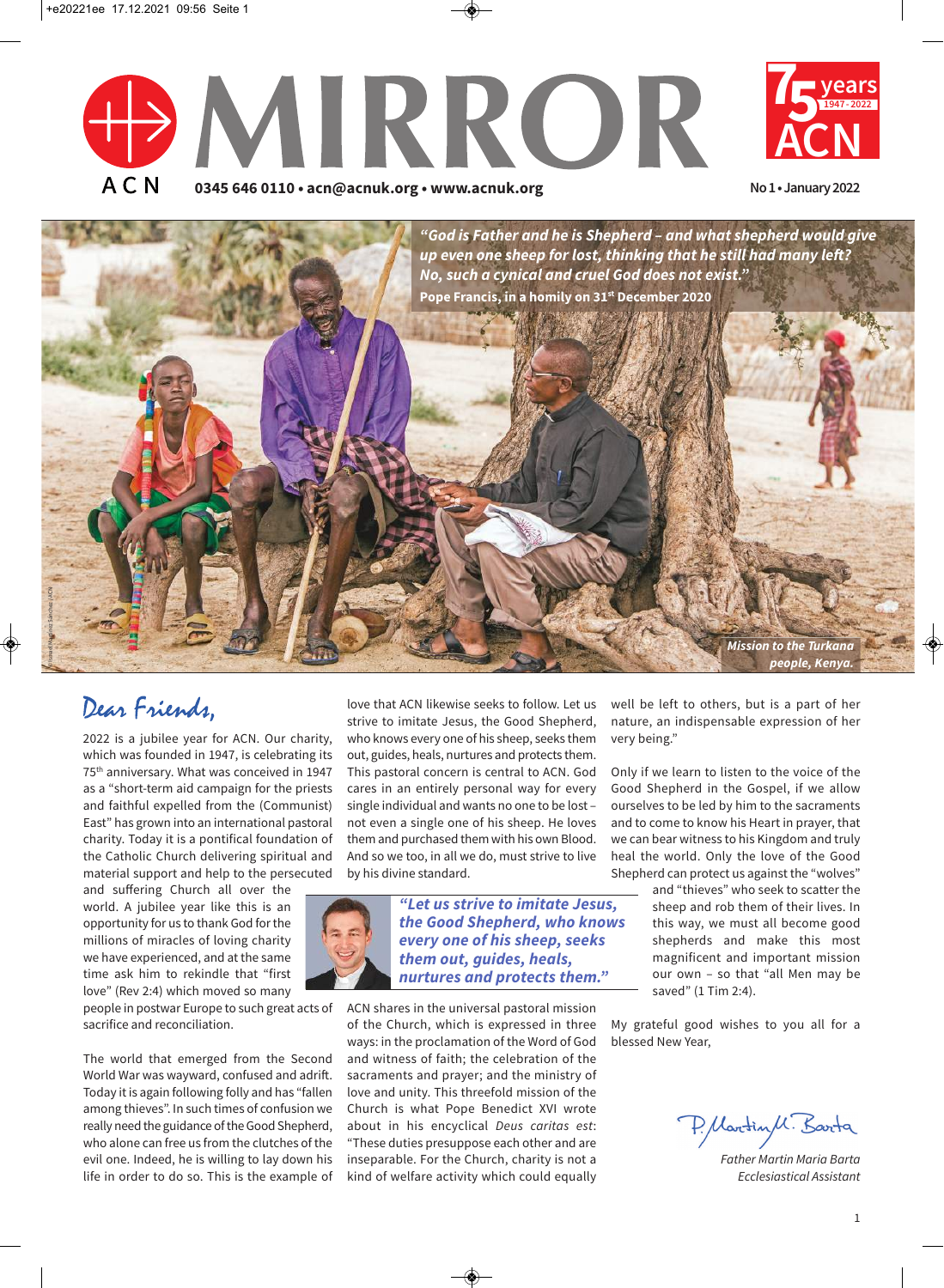# Lifeboats for souls

In the Gospels, Jesus often travels by boat; he even teaches the crowds from a boat. And today there are still many places in the world where boats remain indespensible to the Church's pastoral work.

**Whenever Fr Joseph Opuwei sets out to visit the Catholic faithful in his parish, he puts on an orange lifejacket, settles down in his old wooden canoe and paddles off. His parish is situated in Nigeria's Niger Delta, which is crisscrossed by a network of watercourses, meaning many places can only be reached by boat.**

This region of southern Nigeria is also very different in religious terms from the north, as there are comparatively few Muslims here. The majority of the population belong to traditional African tribal religions. But more and more people are opening up to the Good News, which is helping to liberate them from their everpresent fear of witchcraft and evil spirits.

The challenges in this deeply impoverished region are still immense. Clean drinking water, medical care and electricity are in desperately short supply. The great mass of the people gain nothing from the exploitation of the region's oil deposits; in fact quite the reverse: the extreme levels of pollution have resulted in a sharp increase in child mortality. So the people are placing their hopes in the Church instead.

Unfortunately, however, a number of sects are reaching the people more quickly. They seem to have plenty of money and powerful motorboats, enabling them to spread rapidly. But a motorboat is something that Father Joseph simply cannot afford. So he has turned to us. "I beg you fervently to help me to purchase a motorboat, so that my mission work can be more effective. My parishioners are poor peasant farmers and fishermen who cannot even provide for their own needs."

It is an appeal echoed by Fr Celtus Okonkwo, in the same region, who also needs a motorboat.

**Will you help us to raise the necessary £12,200**, so that we can help both priests – and so that the faithful will not have to wait so long to see them?

Similarly, on the island of Malaita in the southern Pacific, they urgently need a motorboat. Malaita belongs to the **Solomon Islands**, an island group in the southern Pacific around 450 miles (720 km) east of Papua New Guinea and 1,250 miles (2,000 km) northeast of Australia. Father Ian Sisioro has a real problem, because he has to travel by sea but his old boat is no longer seaworthy. It is becoming increasingly leaky, and the motor has all but given up the ghost. If he has no boat, then the faithful will be deprived of the Sacraments. **We have already promised FrIan the £7,400 he needs to purchase a new "lifeboat for souls".** This will allow him to once more put out into the deep.

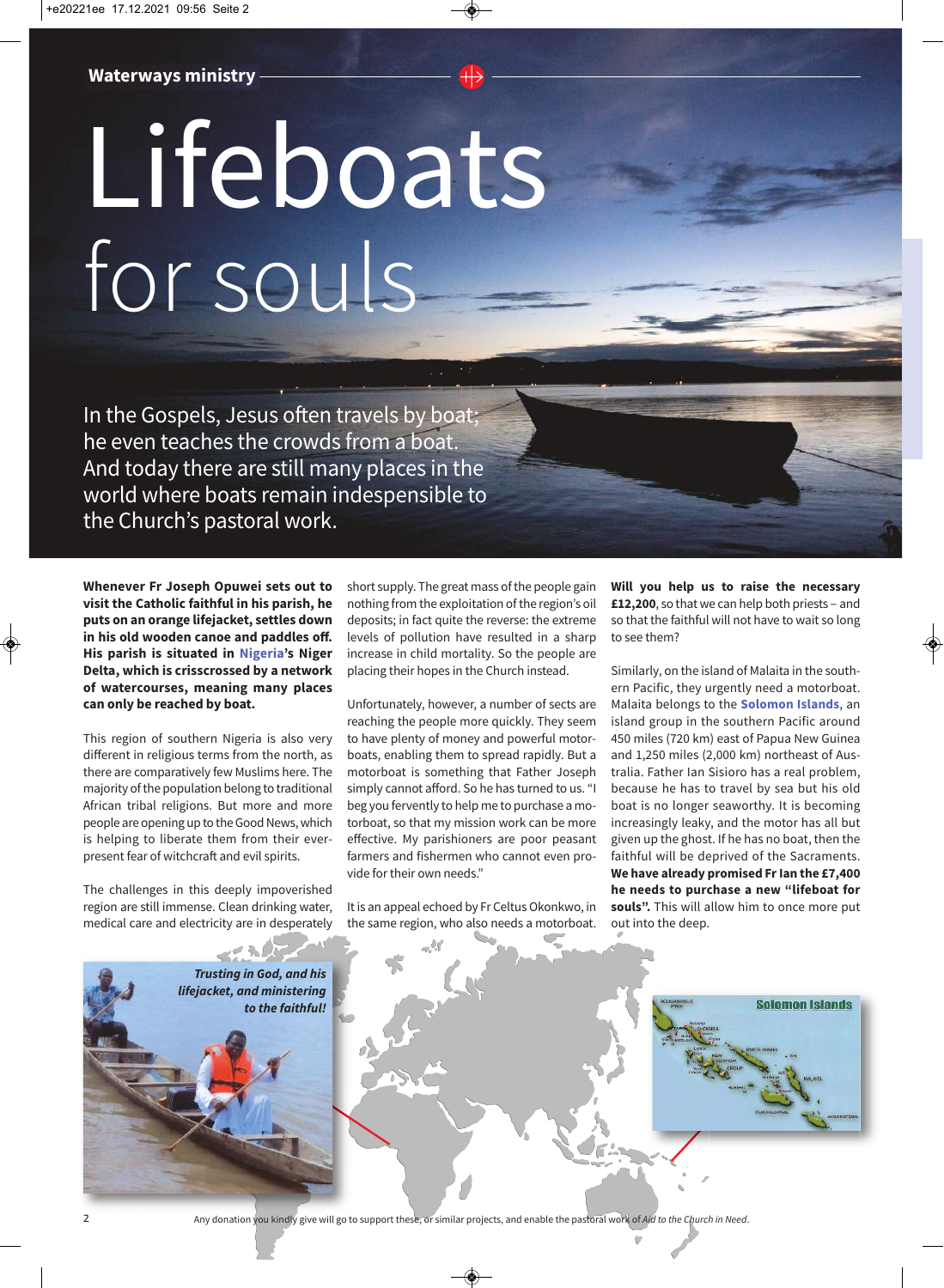**Afterthe Second World War, Europe lay in ruins. Millions had died, millions more were refugees; innumerable devastated cities and ruined souls were the result. This was the world into which ACN was born. And right from the start it was not, first and foremost, about material needs, but above all about healing souls.**

# 75years of ACN Man does not live by bread alone …

Even from hatred and despair God can draw good fruits. And so it was that our founder, Father Werenfried van Straaten (1913 – 2003) was concerned to strengthen faith, promote reconciliation and restore love.

An important part of this was the role played by the "rucksack priests" whose task it was to minister to the German Catholics escaping from communist Eastern Europe and now living in vast scattered flocks in west Germany. Many priests who came with these people did not survive – refugees themselves, and already shattered by their experiences, they died, exhausted by the long journeys on foot. And so we began to provide them with motorcycles. At the same time they were given aid – food, clothing and medicines – so

that in addition to preaching the love of God, they could also supply real, tangible proof of it. For one little refugee girl, a little doll and a bar of chocolate were such a powerful proof of God's love that she later became a nun and went to India, where she in turn became a new mother to countless orphaned children.

To this day many priests still have to travel on foot, often in vast regions, to bring the sacraments and the consolation of God to the faithful. Take for example the diocese of Ihosy in **Madagascar**, a remote, hilly region. Here Father Germain Rahasason ministers to 16 different communities. It can take up to eight hours on foot to get from one mountain village to the next. And the same is true of his brother priests. So, to mark our 75th anniversary, we would like to provide 10 of these "modern rucksack priests" with a motor-

cycle. **It will cost £29,000. Will you help us to give them this gift in our jubilee year?**

There are many, many charities willing to provide help for material needs, and that is important and necessary. But there is also a profound spiritual and psychological

need that is often overlooked, which brings many other problems in its wake.

The Word of God, prayer and the Sacraments are food not only for this world but for eternal life. Our primary concern, for 75 years now, has been to provide this "nourishment" to the Catholic faithful throughout the world, including, or perhaps we should say especially, where the Church is persecuted or suffering. As "Man does not live by bread alone" (Matthew 4:4).





*Refugees, after the Second World War…*

*…and today in the Central African Republic.*





*A little piece of chocolate or a biscuit – tangible signs of God's love for these refugee children.*

*Lebanon: happy with her doll, and the company of Sister Antoinette!*